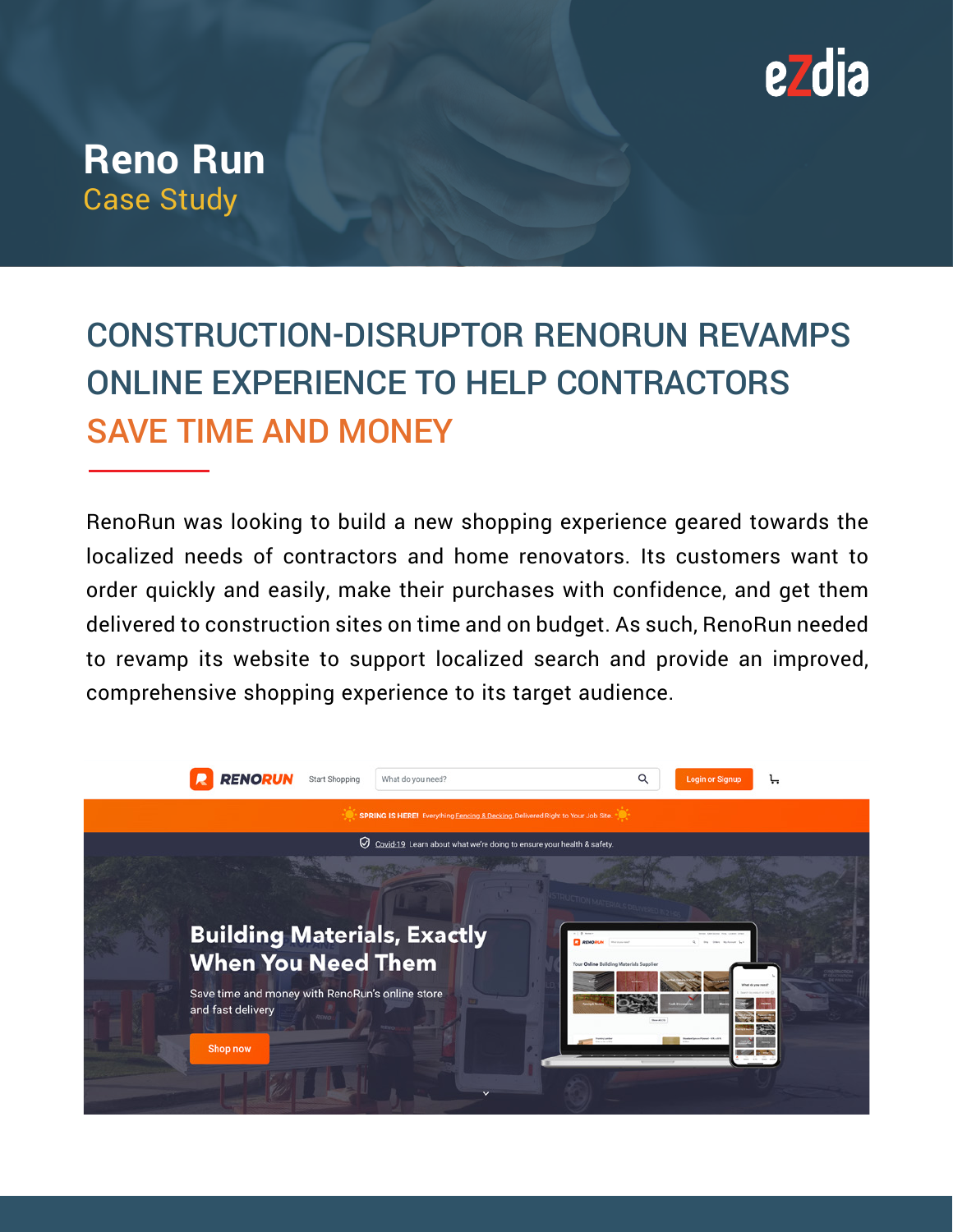## USING COMPETITIVE INSIGHTS, SEO AND CONTENT IMPROVEMENTS TO DRIVE THE IDEAL CUSTOMER **EXPERIENCE**

Building a large, high-quality retail and online product catalog, along with style and compliance guidelines is extremely challenging, especially when operating in both the USA and Canada. Facing this challenge, Queenie Chau, head of merchandising operations at RenoRun, selected eZdia as a leading eCommerce data and content solutions provider.

We turned to eZdia because we had some very unique requirements for gathering store level data, validating its accuracy and using it to drive localized pricing and inventory levels.

#### Queenie Chau

eZdia engaged its go-to partner, Content Status, for content auditing and data analytics, while eZdia built strategies to add SEO-rich product content and improve RenoRun's taxonomy, data, and content compliance mechanisms. Content Status enabled eZdia to identify, prioritize, and build the right revenue-driving pages for RenoRun by identifying gaps, issues, and other product page improvements. By correlating this data with performance analytics, eZdia is able to scientifically create deeper and richer content experiences for RenoRun's customers.

Being in a hyper-growth industry, it's critical that we scale our product catalog to meet customer demands and deliver at a competitive price-point. eZdia and Content Status helped us quickly acquire accurate data, create product style guides, and enhance our product content to optimize the shopper experience.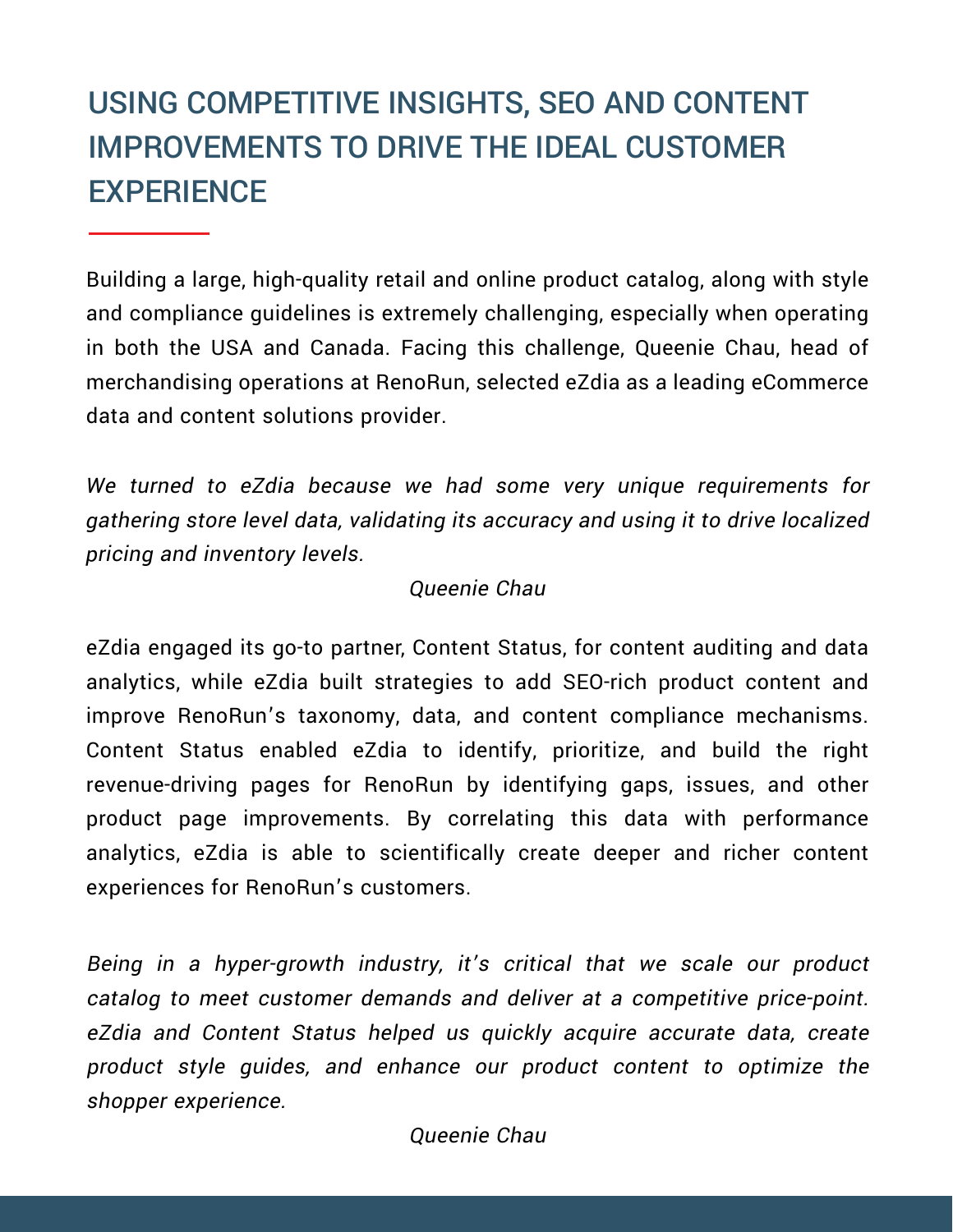### SCALING TO MEET INDUSTRY DEMAND

By partnering with Content Status, eZdia is able to gather content, product availability, and pricing information at scale to build rich product listings that focus on helping RenoRun drive sales.



We've used Content Status on many projects, as they are the perfect partner for gathering must-have data elements across multiple retailers and marketplaces. said. With Content Status, we're not only able to acquire price and availability data across multiple stores and regions, but we're also able to audit and monitor RenoRun's entire product catalog for content quality, health, and performance 24/7.

> **Brad Curtis** VP of Global Accounts at eZdia

Since project inception, RenoRun continues expanding its efforts into new cities, gathering more data and producing hyper-localized product content that is optimized for easy search and sales. eZdia and Content Status are thrilled to be helping RenoRun plan, source and deliver building supplies on demand and with greater predictability and dependability.